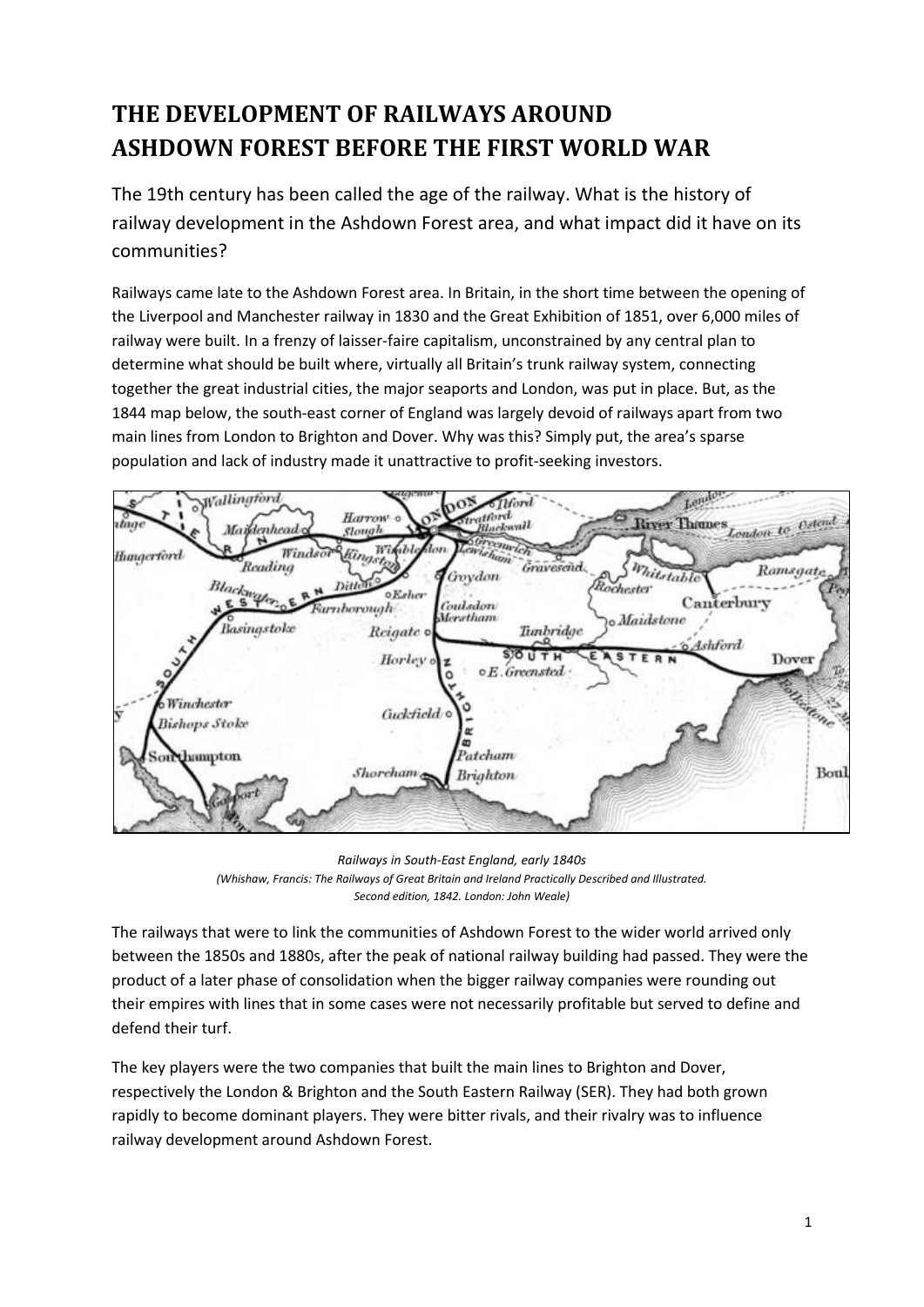The London & Brighton company regarded Brighton and its coastal region as its greatest asset and fiercely resisted the SER's covetous attempts to break into this lucrative market with its own railways. By the late 1840s the companies had agreed to a territorial division: the area south of the Dover main line between Reigate Junction (now Redhill) and Tonbridge and west of an imaginary line drawn between Tonbridge and Hastings was recognised as the exclusive domain of the Brighton company while the area to the north and east was SER's.

The Brighton company (renamed the London, Brighton & South Coast Railway Company – LBSCR – in 1846) nevertheless remained vigilant to ward off infiltration by other railway companies. Its key tactic was to expand its network throughout its 'territory', and to this end it was prepared to support and if necessary take over railway projects promoted by local companies, and this was largely the case around Ashdown Forest.

The first branch line to reach into the High Weald close to Ashdown Forest arrived in 1845, when the South Eastern Railway built a line to Tunbridge Wells from its main line at Tonbridge. This reinvigorated the famous spa town's status as a favoured resort for London society, but it also threatened the north-eastern flank of LBSCR's territory, a threat which soon became all the greater when the line was extended to the south coast at Hastings in 1852.

About this time, East Grinstead had come tantalisingly close to securing a railway. Rival proposals by the London & Brighton company and the SER for branches to the town from their respective main lines had been presented locally and the former's option – a line from Three Bridges – favoured, only for it to be shelved when the Railway Mania – the notorious speculative bubble that ruined many a middle-class investor – collapsed in 1847.

The old market town was now facing a bleak future. It had benefited from  $18<sup>th</sup>$  century turnpike building, when it had become an important staging post for coaches between London, Lewes and Brighton. But the coaching trade had gone into decline when direct turnpikes between London and Brighton were opened. Now it was losing trade to places that had railways – its cattle market was suffering from competition, for example – while local townspeople were travelling miles to Godstone and Three Bridges to catch the trains to London Bridge.

The town's worthies therefore decided to build the railway from Three Bridges themselves. This was not in fact unusual: in other communities across England landowners, gentry, local trades people and others who were concerned about lack of access to railways and the benefits they would bring took similar courses of action. With the support of the LBSCR's directors, Parliamentary approval was obtained and the railway built. The LBSCR agreed to run the line, with an option to purchase. The single-track branch opened in 1855 with a public holiday and much local festivity. The initial service was 6 weekday trains a day each way, rising to 9 the following year, an indication of increasing traffic.

In 1865 the East Grinstead company was acquired by the LBSCR. The following year an extension was opened down the Upper Medway valley from East Grinstead to Tunbridge Wells. Promoted by an independent company led by the leading local landowners, the Sackville-Wests, with Lord West as chairman and Earl de la Warr as a major shareholder, it was acquired by the LBSCR before it opened. The line remained single-track – an indication of the traffic that was anticipated – but at least it gave the northern parishes of Ashdown Forest their first railway connections. Stations were built at Forest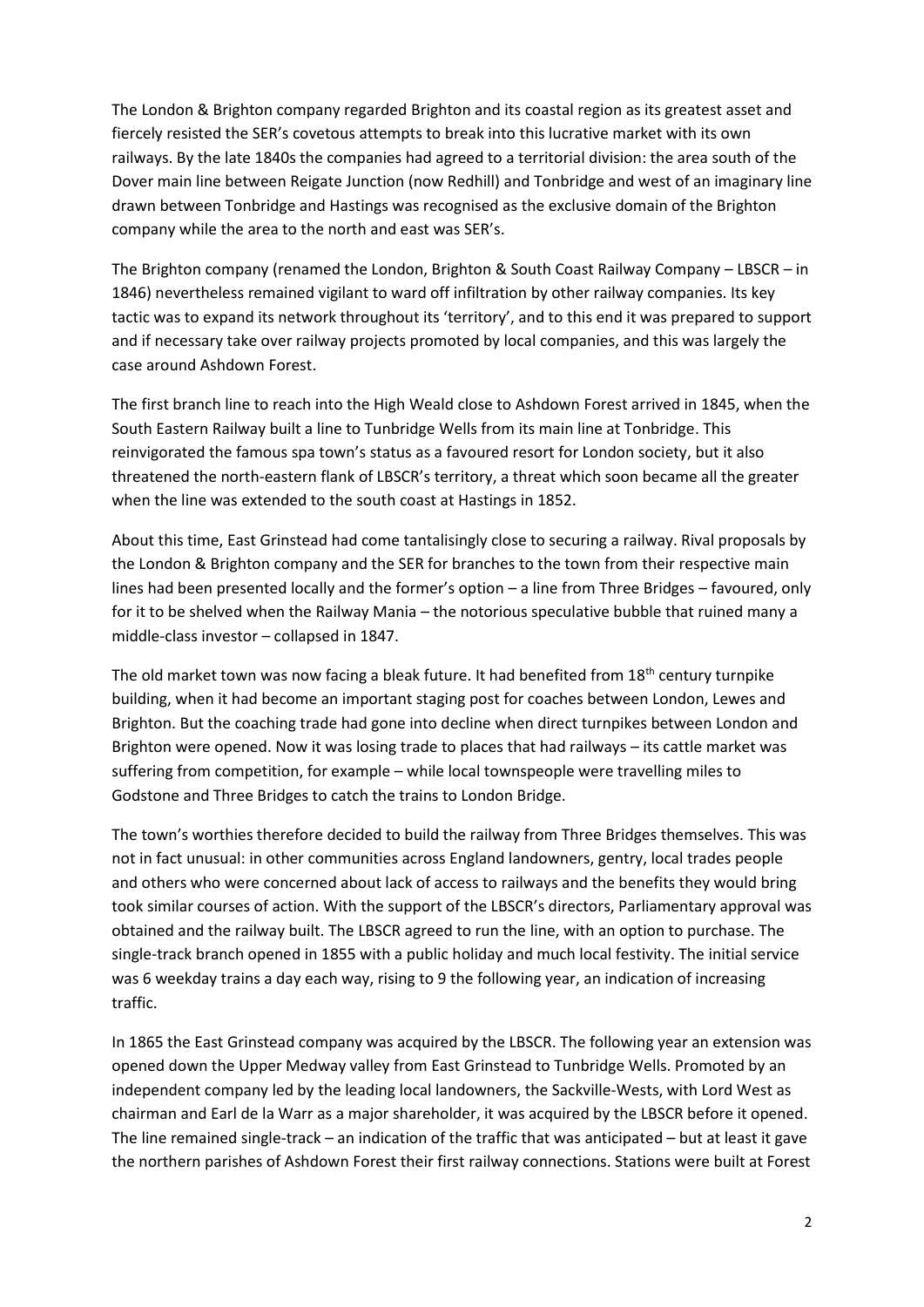Row, Hartfield (pictured below) and Withyham. Forest Row proved to be one of the busier stations, but the last two were built less for commercial reasons than because the railway's Act of Parliament stipulated them, as it did a private siding near Withyham for the use of the Earl de la Warr.



*Hartfield railway station, opened in 1866*

The 1850s and 60s also saw important parts of the future railway network built on the south-east side of the Forest. In 1858 a line was built between Lewes and Uckfield, a small but significant agricultural town, linking the latter to Brighton. It was extended ten years later as a single-track to Tunbridge Wells, merging with the line from East Grinstead for the final leg beyond Groombridge. Construction proved difficult as the railway had to wind through the High Weald, including a long tunnel near Crowborough. The line passed through the Forest parishes of Maresfield, Buxted and Rotherfield, with stations at the last two (Rotherfield station changed its name to Crowborough in 1880). Crowborough was growing rapidly, attracting people because of its healthy climate and proximity to Ashdown Forest, which local estate agents fancifully likened to the Scottish Highlands. Now it was a stop on the route between Brighton, Lewes, Tunbridge Wells and London. The whole line was made double-track in 1894, while Crowborough's station was comprehensively rebuilt in 1905-6, both reflections of increasing traffic.

The 1870s saw a lull in railway development, but another surge during the 1880s turned East Grinstead into an unlikely railway hub. In 1882 the Lewes & East Grinstead Railway, the ancestor of today's Bluebell line, was opened, providing railway connections for a number of Forest parishes with stations at West Hoathly, Horsted Keynes and Fletching. The railway was promoted chiefly by local landowners led by the Earl of Sheffield, who had an extensive estate at Sheffield Park, with support from gentry in Lewes and East Grinstead. The line had scant commercial justification, passing as it did through sparsely populated countryside with little prospect of attracting much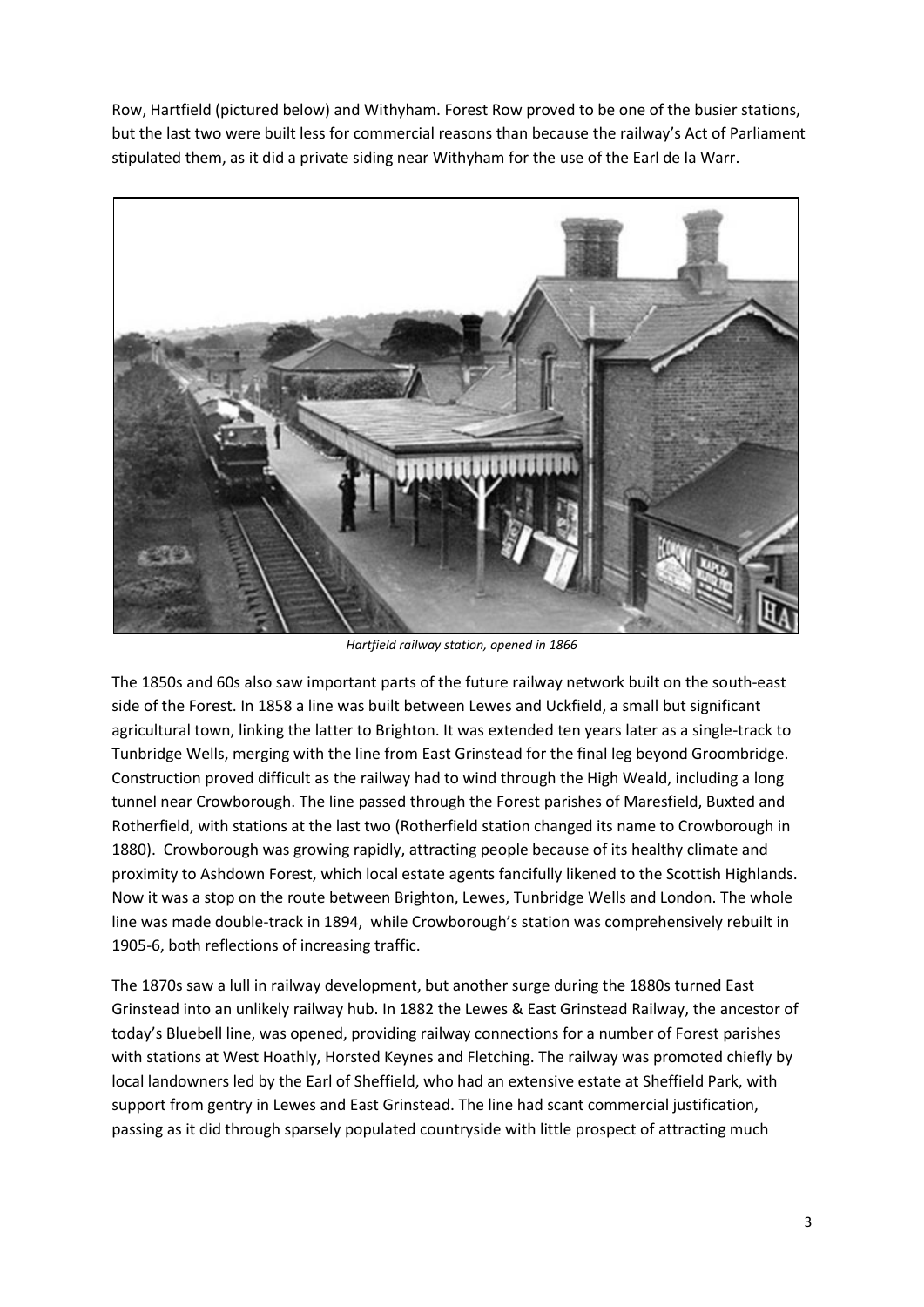traffic between the two towns. Unable to raise sufficient funding, the Earl, its principal financial backer, was forced to go cap in hand to the LBSCR, which duly took over the company.

Lord Sheffield's grand scheme had a second aspect, a continuation of the railway northwards from East Grinstead to London. However, the LBSCR, mindful of its territorial pact with the SER, resisted this and instead built the line itself jointly with the SER. This railway, running from the Brighton main line at south Croydon through Oxted to East Grinstead, was opened in 1884. It was double track from the outset, an indication of higher traffic expectations. Construction costs were kept down by taking advantage of engineering works left behind by an abandoned railway project of the mid-1860s, including a long tunnel through the North Downs at Oxted and a brick viaduct at Woldingham.

The new railway merged with the Lewes & East Grinstead railway at a low-level station at East Grinstead. Above, the west-east Three Bridges to Tunbridge Wells railway crossed at a high-level station. Spurs connected these north-south and east-west axes. This was the town's third station in less than 30 years and, notwithstanding its rural location, East Grinstead had now become a mini railway hub with a most unusual double-deck station.

For the LBSCR the most valuable feature of the Lewes & East Grinstead railway was the double track section between East Grinstead and Horsted Keynes, and its continuation westwards via Ardingly to the Brighton main line at Haywards Heath. Taken together with the new railway from Croydon it now had an important diversionary route to relieve the Brighton line and the capability to run a variety of train services between London, East Grinstead and Brighton.

South of Horsted Keynes, however, the rest of the railway – dubbed the 'Sheffield Park line' by the LBSCR – was merely single track. It was engineered to take two tracks, with double-width bridges and tunnels, but they were never required. This twisty, hilly rural line was always going to be very lightly used, and inevitable measures to cut costs through rationalisation began well before the First World War.

The final piece of this complicated historical jigsaw was put in place in 1888 with the opening of a double-track line between Oxted, Edenbridge and Tunbridge Wells. LBSCR could now run services between London and Tunbridge Wells by a more direct route, rather than via East Grinstead. As with the railway from Uckfield, beyond Groombridge it used the last few miles of the East Grinstead line to reach the LBSCR's terminus at Tunbridge Wells.

This completed LBSCR's railway network in this area, with Tunbridge Wells the focal point of its train services. The town represented the company's north-eastern bulwark against any encroachment into its territory by the South Eastern Railway. Its grandiose Italianate terminus near the Pantiles stood just half a mile away from the SER's less elegant though more conveniently located station. It may surprise modern-day travellers to learn that, because the LBSCR focused its train services on Tunbridge Wells, before the Great War no direct trains operated between London and stations on the Uckfield line such as Crowborough or Buxted. Passengers were obliged instead to change at the isolated rural station of Groombridge. A short single-track railway line that could have been used for direct trains did exist, but it was only used to store redundant locomotives. A double-track line was finally opened for through services in June 1914, but these were almost immediately halted by the outbreak of war.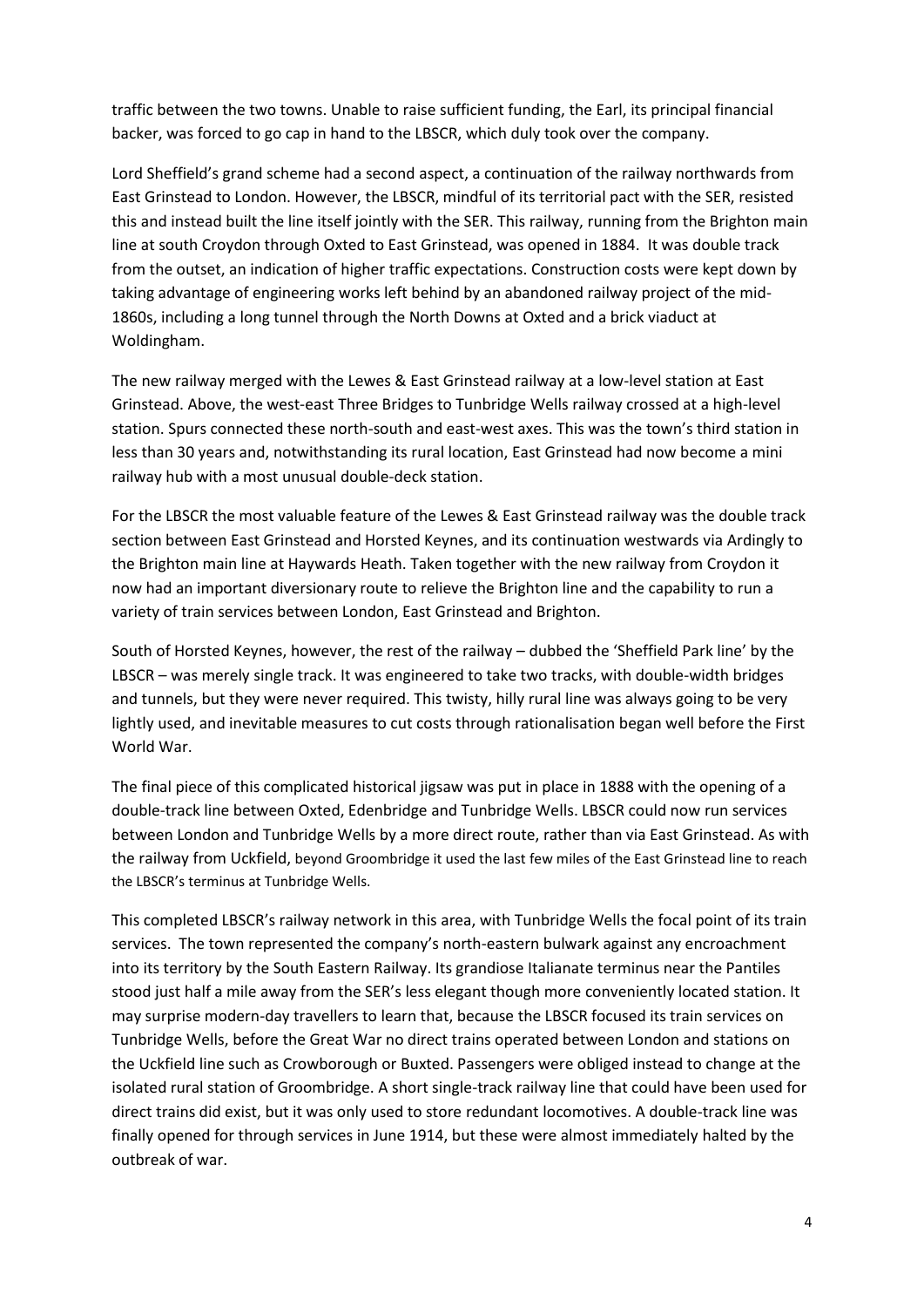## **Conclusion**

The railways built in the Ashdown Forest district in the 19th century arrived after the peak of national railway building had passed. Built during the 1850s-1880s in a sparsely populated rural area they were always likely to be hard-pressed to generate sufficient traffic to be commercially viable. Mostly promoted by independent companies formed by local people eager to secure the benefits of a railway connection, they survived largely because they were taken over by a regional monopoly, the LBSCR, which wanted to control railway activity in an area that it regarded as part of its "territory", and which wished to deter encroachment by rival companies. As a large company deriving most of its revenue from lucrative train services between the south coast and London, it was able effectively to cross-subsidise these marginal and uneconomic railways.

After the Great War Britain's railways, hard hit by competition from motor transport, fell into decline. The deterioration of the system during World War II and the mounting losses following nationalisation on 1 January 1948 made the need to tackle the country's many uneconomic lines ever more urgent. Over 2,000 route miles – 11 per cent of the total – were closed between 1948 and 1962, even before East Grinstead's most famous resident, Dr Richard Beeching, had produced his fateful report, *The Reshaping of Britain's Railways*, in 1963; this included the closure of the line between East Grinstead and Lewes, which was only carrying 20 passengers a day, in 1958 (happily, the northern section has since been re-established as the popular Bluebell Railway).

In the wake of Dr Beeching's report, the railway between Three Bridges, East Grinstead and Tunbridge Wells closed in 1967. Today it has been replaced by a cycle path and, at the eastern end, by a heritage railway, the Spa Valley, whose single-track line runs between Eridge and Tunbridge Wells, where it terminates at an old engine shed. The LBSCR's former station still stands nearby, but the imposing Italianate Grade II listed building is now a Smith & Western pub. The Lewes to Uckfield line closed in 1969, though a short stretch at Isfield has since been revived as the Lavender line, another heritage railway.

By contrast, the two railways radiating from London to East Grinstead and Uckfield have survived and prospered as important commuter lines, while Network Rail is protecting the alignment of the dismantled railway between Lewes and Uckfield to allow the possibility, in the long term, of installing additional rail capacity between London and the south coast because of likely continuing strong growth in demand for train travel in the south-east.

Martin Berry *Ashdown Forest Research Group*

*This is a corrected version of an article that was first published in Ashdown Forest News, 68, Spring 2015.*

*© Martin Berry*

*April 2018*